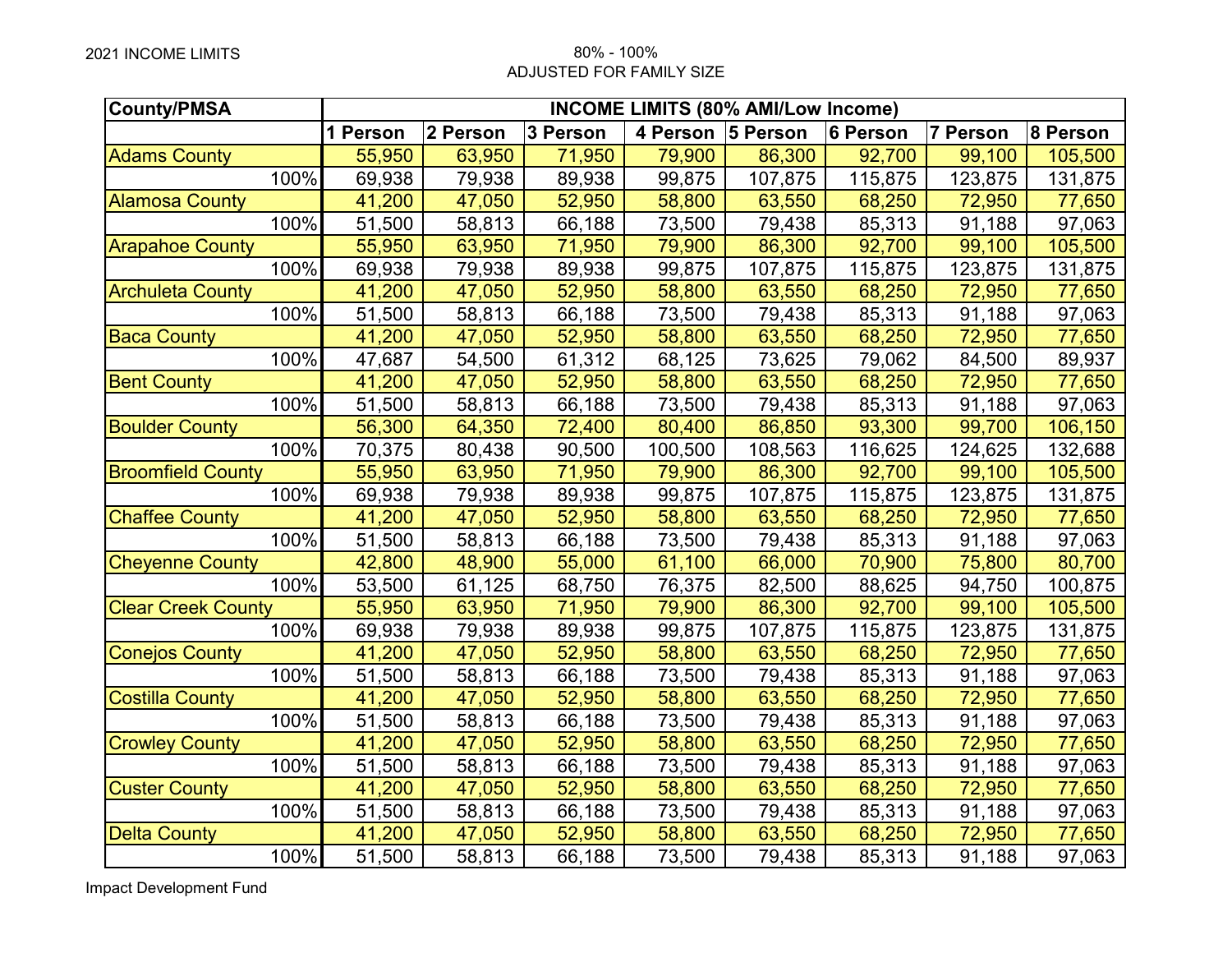## ADJUSTED FOR FAMILY SIZE

| <b>Denver County</b>     |      | 55,950 | 63,950 | 71,950 | 79,900  | 86,300  | 92,700  | 99,100  | 105,500 |
|--------------------------|------|--------|--------|--------|---------|---------|---------|---------|---------|
|                          | 100% | 69,938 | 79,938 | 89,938 | 99,875  | 107,875 | 115,875 | 123,875 | 131,875 |
| <b>Dolores County</b>    |      | 41,200 | 47,050 | 52,950 | 58,800  | 63,550  | 68,250  | 72,950  | 77,650  |
|                          | 100% | 51,500 | 58,813 | 66,188 | 73,500  | 79,438  | 85,313  | 91,188  | 97,063  |
| <b>Douglas County</b>    |      | 55,950 | 63,950 | 71,950 | 79,900  | 86,300  | 92,700  | 99,100  | 105,500 |
|                          | 100% | 69,938 | 79,938 | 89,938 | 99,875  | 107,875 | 115,875 | 123,875 | 131,875 |
| <b>Eagle County</b>      |      | 56,000 | 64,000 | 72,000 | 80,000  | 86,400  | 92,800  | 99,200  | 105,600 |
|                          | 100% | 70,000 | 80,000 | 90,000 | 100,000 | 108,000 | 116,000 | 124,000 | 132,000 |
| <b>El Paso County</b>    |      | 46,150 | 52,750 | 59,350 | 65,900  | 71,200  | 76,450  | 81,750  | 87,000  |
|                          | 100% | 57,688 | 65,938 | 74,188 | 82,375  | 89,000  | 95,563  | 102,188 | 108,750 |
| <b>Elbert County</b>     |      | 55,950 | 63,950 | 71,950 | 79,900  | 86,300  | 92,700  | 99,100  | 105,500 |
|                          | 100% | 69,938 | 79,938 | 89,938 | 99,875  | 107,875 | 115,875 | 123,875 | 131,875 |
| <b>Fremont County</b>    |      | 41,200 | 47,050 | 52,950 | 58,800  | 63,550  | 68,250  | 72,950  | 77,650  |
|                          | 100% | 51,500 | 58,813 | 66,188 | 73,500  | 79,438  | 85,313  | 91,188  | 97,063  |
| <b>Garfield County</b>   |      | 49,500 | 56,550 | 63,600 | 70,650  | 76,350  | 82,000  | 87,650  | 93,300  |
|                          | 100% | 61,875 | 70,688 | 79,500 | 88,313  | 95,438  | 102,500 | 109,563 | 116,625 |
| <b>Gilpin County</b>     |      | 55,950 | 63,950 | 71,950 | 79,900  | 86,300  | 92,700  | 99,100  | 105,500 |
|                          | 100% | 69,938 | 79,938 | 89,938 | 99,875  | 107,875 | 115,875 | 123,875 | 131,875 |
| <b>Grand County</b>      |      | 44,150 | 50,450 | 56,750 | 63,050  | 68,100  | 73,150  | 78,200  | 83,250  |
|                          | 100% | 55,188 | 63,063 | 70,938 | 78,813  | 85,125  | 91,438  | 97,750  | 104,063 |
| <b>Gunnison County</b>   |      | 44,350 | 50,650 | 57,000 | 63,300  | 68,400  | 73,450  | 78,500  | 83,600  |
|                          | 100% | 55,438 | 63,313 | 71,250 | 79,125  | 85,500  | 91,813  | 98,125  | 104,500 |
| <b>Hinsdale County</b>   |      | 41,200 | 47,050 | 52,950 | 58,800  | 63,550  | 68,250  | 72,950  | 77,650  |
|                          | 100% | 51,500 | 58,813 | 66,188 | 73,500  | 79,438  | 85,313  | 91,188  | 97,063  |
| <b>Huerfano County</b>   |      | 41,200 | 47,050 | 52,950 | 58,800  | 63,550  | 68,250  | 72,950  | 77,650  |
|                          | 100% | 51,500 | 58,813 | 66,188 | 73,500  | 79,438  | 85,313  | 91,188  | 97,063  |
| <b>Jackson County</b>    |      | 41,200 | 47,050 | 52,950 | 58,800  | 63,550  | 68,250  | 72,950  | 77,650  |
|                          | 100% | 51,500 | 58,813 | 66,188 | 73,500  | 79,438  | 85,313  | 91,188  | 97,063  |
| <b>Jefferson County</b>  |      | 55,950 | 63,950 | 71,950 | 79,900  | 86,300  | 92,700  | 99,100  | 105,500 |
|                          | 100% | 69,938 | 79,938 | 89,938 | 99,875  | 107,875 | 115,875 | 123,875 | 131,875 |
| <b>Kiowa County</b>      |      | 41,200 | 47,050 | 52,950 | 58,800  | 63,550  | 68,250  | 72,950  | 75,000  |
|                          | 100% | 51,500 | 58,813 | 66,188 | 73,500  | 79,438  | 85,313  | 91,188  | 93,750  |
| <b>Kit Carson County</b> |      | 41,200 | 47,050 | 52,950 | 58,800  | 63,550  | 68,250  | 72,950  | 77,650  |
|                          | 100% | 51,500 | 58,813 | 66,188 | 73,500  | 79,438  | 85,313  | 91,188  | 97,063  |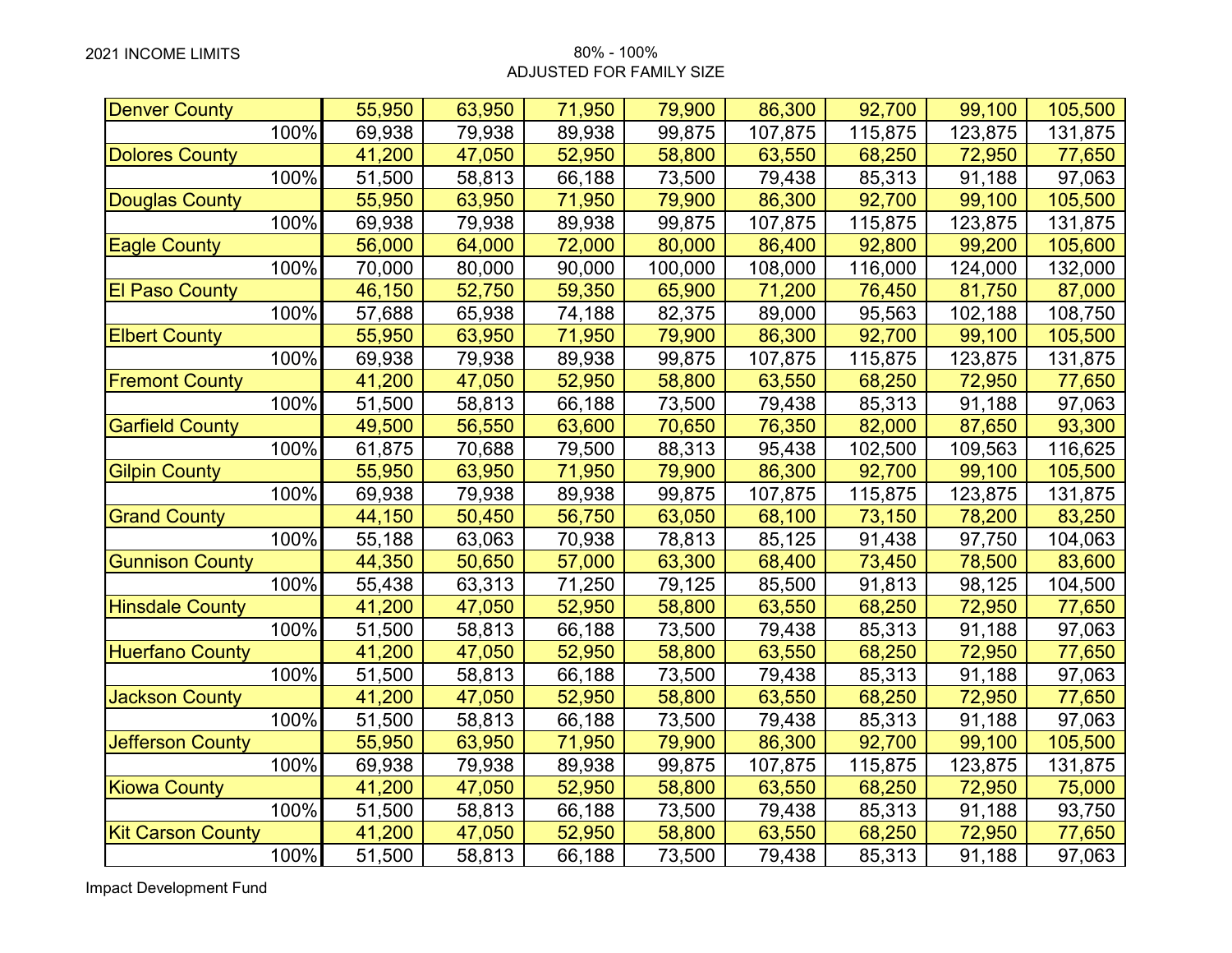## 2021 INCOME LIMITS 80% - 100% ADJUSTED FOR FAMILY SIZE

| La Plata County          | 49,150 | 56,150 | 63,150 | 70,150 | 75,800  | 81,400  | 87,000  | 92,600  |
|--------------------------|--------|--------|--------|--------|---------|---------|---------|---------|
| 100%                     | 61,438 | 70,188 | 78,938 | 87,688 | 94,750  | 101,750 | 108,750 | 115,750 |
| <b>Lake County</b>       | 41,200 | 47,050 | 52,950 | 58,800 | 63,550  | 68,250  | 72,950  | 77,650  |
| 100%                     | 51,500 | 58,813 | 66,188 | 73,500 | 79,438  | 85,313  | 91,188  | 97,063  |
| <b>Larimer County</b>    | 53,700 | 61,400 | 69,050 | 76,700 | 82,850  | 89,000  | 95,150  | 101,250 |
| 100%                     | 67,125 | 76,750 | 86,313 | 95,875 | 103,563 | 111,250 | 118,938 | 126,563 |
| <b>Las Animas County</b> | 41,200 | 47,050 | 52,950 | 58,800 | 63,550  | 68,250  | 72,950  | 77,650  |
| 100%                     | 51,500 | 58,813 | 66,188 | 73,500 | 79,438  | 85,313  | 91,188  | 97,063  |
| <b>Lincoln County</b>    | 41,200 | 47,050 | 52,950 | 58,800 | 63,550  | 68,250  | 72,950  | 77,650  |
| 100%                     | 51,500 | 58,813 | 66,188 | 73,500 | 79,438  | 85,313  | 91,188  | 97,063  |
| <b>Logan County</b>      | 41,200 | 47,050 | 52,950 | 58,800 | 63,550  | 68,250  | 72,950  | 77,650  |
| 100%                     | 51,500 | 58,813 | 66,188 | 73,500 | 79,438  | 85,313  | 91,188  | 97,063  |
| <b>Mesa County</b>       | 41,200 | 47,050 | 52,950 | 58,800 | 63,550  | 68,250  | 72,950  | 77,650  |
| 100%                     | 51,500 | 58,813 | 66,188 | 73,500 | 79,438  | 85,313  | 91,188  | 97,063  |
| <b>Mineral County</b>    | 41,200 | 47,050 | 52,950 | 58,800 | 63,550  | 68,250  | 72,950  | 77,650  |
| 100%                     | 51,500 | 58,813 | 66,188 | 73,500 | 79,438  | 85,313  | 91,188  | 97,063  |
| <b>Moffat County</b>     | 41,200 | 47,050 | 52,950 | 58,800 | 63,550  | 68,250  | 72,950  | 77,650  |
| 100%                     | 51,500 | 58,813 | 66,188 | 73,500 | 79,438  | 85,313  | 91,188  | 97,063  |
| <b>Montezuma County</b>  | 41,200 | 47,050 | 52,950 | 58,800 | 63,550  | 68,250  | 72,950  | 77,650  |
| 100%                     | 51,500 | 58,813 | 66,188 | 73,500 | 79,438  | 85,313  | 91,188  | 97,063  |
| <b>Montrose County</b>   | 41,200 | 47,050 | 52,950 | 58,800 | 63,550  | 68,250  | 72,950  | 77,650  |
| 100%                     | 51,500 | 58,813 | 66,188 | 73,500 | 79,438  | 85,313  | 91,188  | 97,063  |
| <b>Morgan County</b>     | 41,200 | 47,050 | 52,950 | 58,800 | 63,550  | 68,250  | 72,950  | 77,650  |
| 100%                     | 51,500 | 58,813 | 66,188 | 73,500 | 79,438  | 85,313  | 91,188  | 97,063  |
| <b>Otero County</b>      | 41,200 | 47,050 | 52,950 | 58,800 | 63,550  | 68,250  | 72,950  | 77,650  |
| 100%                     | 51,500 | 58,813 | 66,188 | 73,500 | 79,438  | 85,313  | 91,188  | 97,063  |
| <b>Ouray County</b>      | 44,350 | 50,700 | 57,050 | 63,350 | 68,450  | 73,500  | 78,600  | 83,650  |
| 100%                     | 55,438 | 63,375 | 71,313 | 79,188 | 85,563  | 91,875  | 98,250  | 104,563 |
| <b>Park County</b>       | 55,950 | 63,950 | 71,950 | 79,900 | 86,300  | 92,700  | 99,100  | 105,500 |
| 100%                     | 69,938 | 79,938 | 89,938 | 99,875 | 107,875 | 115,875 | 123,875 | 131,875 |
| <b>Phillips County</b>   | 41,200 | 47,050 | 52,950 | 58,800 | 63,550  | 68,250  | 72,950  | 77,650  |
| 100%                     | 51,500 | 58,813 | 66,188 | 73,500 | 79,438  | 85,313  | 91,188  | 97,063  |
| <b>Pitkin County</b>     | 55,950 | 63,950 | 71,950 | 79,900 | 86,300  | 92,700  | 99,100  | 105,500 |
| 100%                     | 69,938 | 79,938 | 89,938 | 99,875 | 107,875 | 115,875 | 123,875 | 131,875 |